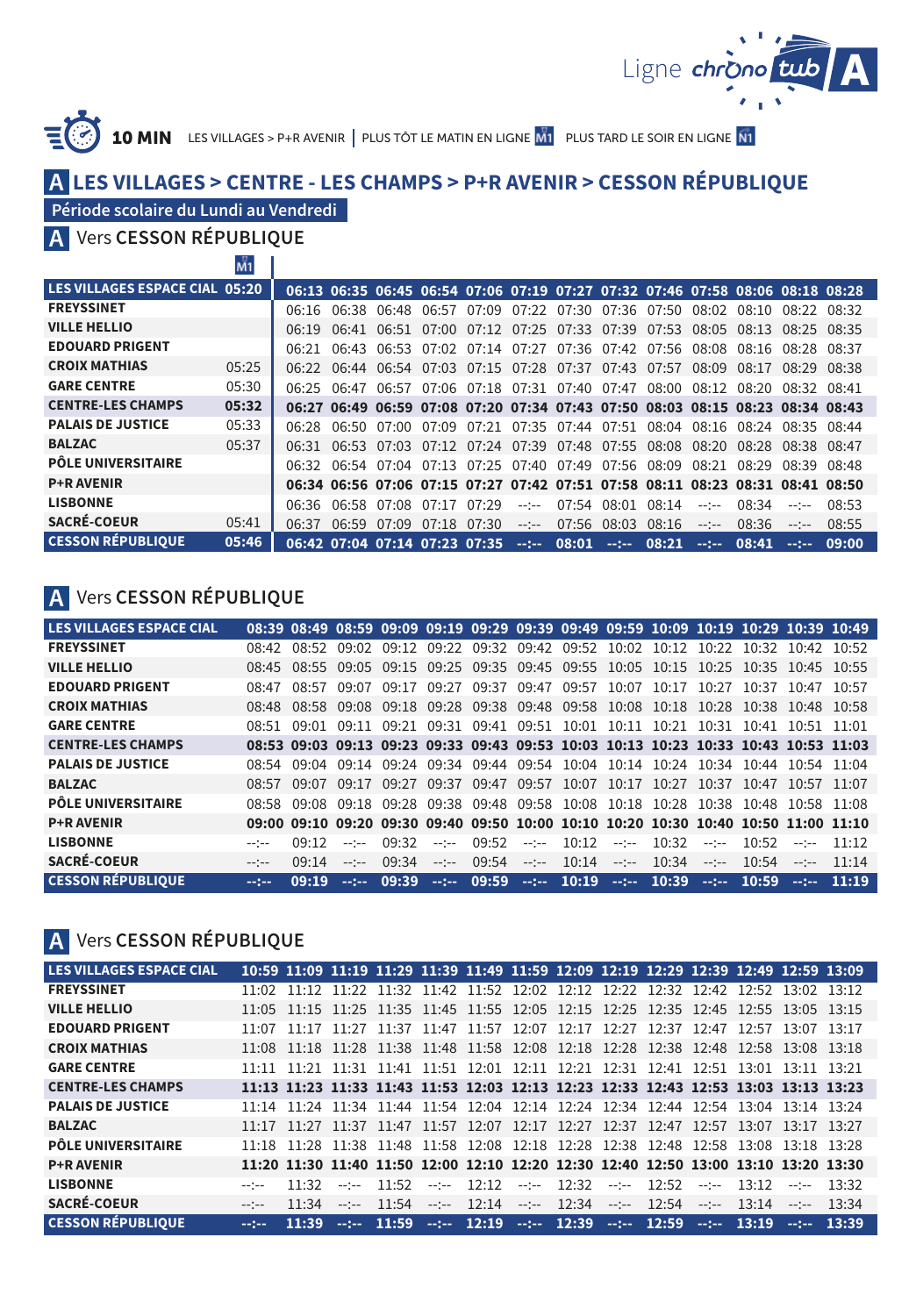

 $\widehat{\mathsf{N1}}$ 

T.

 ${\bf 10~MIN}$  . Les villages > P+R avenir | plus tôt le matin en ligne  $\overline{\text{M1}}$  . Plus tard le soir en ligne

## **LES VILLAGES > CENTRE - LES CHAMPS > P+R AVENIR > CESSON RÉPUBLIQUE A**

**Période scolaire du Lundi au Vendredi**

## Vers **CESSON RÉPUBLIQUE A**

| LES VILLAGES ESPACE CIAL  |          |       |              |              |              |                                     |      |                       |              |       | 13:19 13:29 13:39 13:49 13:59 14:09 14:19 14:29 14:40 14:50 15:00 15:12 15:23 15:34 |                 |                 |       |
|---------------------------|----------|-------|--------------|--------------|--------------|-------------------------------------|------|-----------------------|--------------|-------|-------------------------------------------------------------------------------------|-----------------|-----------------|-------|
| <b>FREYSSINET</b>         | 13.22    |       |              |              |              |                                     |      |                       |              |       | 13:32 13:42 13:52 14:02 14:12 14:22 14:32 14:43 14:53 15:03 15:15 15:26 15:37       |                 |                 |       |
| <b>VILLE HELLIO</b>       |          |       |              |              |              |                                     |      |                       |              |       | 13:25 13:35 13:45 13:55 14:05 14:15 14:25 14:35 14:46 14:56 15:06 15:18 15:29 15:40 |                 |                 |       |
| <b>EDOUARD PRIGENT</b>    | 13.27    |       |              |              |              |                                     |      |                       |              |       | 13:37 13:47 13:57 14:07 14:17 14:27 14:37 14:48 14:58 15:08 15:20                   |                 | $15:31$ $15:42$ |       |
| <b>CROIX MATHIAS</b>      | 13.28    |       |              |              |              |                                     |      |                       |              |       | 13:38 13:48 13:58 14:08 14:18 14:28 14:38 14:49 14:59 15:09 15:21 15:32 15:43       |                 |                 |       |
| <b>GARE CENTRE</b>        |          |       |              |              |              |                                     |      |                       |              |       | 13:31 13:41 13:51 14:01 14:11 14:21 14:31 14:41 14:52 15:02 15:12 15:24 15:35 15:46 |                 |                 |       |
| <b>CENTRE-LES CHAMPS</b>  |          |       |              |              |              |                                     |      |                       |              |       | 13:33 13:43 13:53 14:03 14:13 14:23 14:33 14:43 14:54 15:04 15:14 15:26 15:37 15:48 |                 |                 |       |
| <b>PALAIS DE JUSTICE</b>  | 13.34    |       |              |              |              |                                     |      |                       |              |       | 13:44 13:54 14:04 14:14 14:24 14:34 14:44 14:55 15:05 15:15 15:27 15:38 15:49       |                 |                 |       |
| <b>BALZAC</b>             | 13.37    | 13.47 |              |              |              |                                     |      |                       |              |       | 13:57 14:07 14:17 14:27 14:37 14:47 14:58 15:08 15:18 15:30                         |                 | 15:41 15:52     |       |
| <b>PÔLE UNIVERSITAIRE</b> | 13.38    |       |              |              |              |                                     |      |                       |              |       | 13:48 13:58 14:08 14:18 14:28 14:38 14:48 14:59 15:09 15:19 15:31 15:42 15:53       |                 |                 |       |
| <b>P+R AVENIR</b>         |          |       |              |              |              |                                     |      |                       |              |       | 13:40 13:50 14:00 14:10 14:20 14:30 14:40 14:50 15:01 15:11 15:21 15:33 15:44 15:55 |                 |                 |       |
| <b>LISBONNE</b>           | $-1$ $-$ | 13.52 | $-1 - 1 - 1$ | 14.12        | $-2 - 2 - 1$ | 14.32                               | $-1$ | 14:52                 | $-1 - 1 - 1$ | 15:13 | $-1$                                                                                | 15.35           | $--- - - -$     | 15:57 |
| <b>SACRÉ-COEUR</b>        | $-1$ $-$ | 13.54 | $-1 - 1 - 1$ | 14:14        | $-2 - 2 - 1$ | 14:34                               |      | $-$ :-- 14:54 $-$ :-- |              | 15:15 | $-1 - 1 - 1$                                                                        | 15:37           | $--- - - -$     | 15:59 |
| <b>CESSON RÉPUBLIOUE</b>  |          | 13:59 |              | $-1 - 14:19$ |              | $-14:39$ $-14:59$ $-14:59$ $-15:20$ |      |                       |              |       |                                                                                     | $-1 - 15:42 -1$ |                 | 16:04 |

# **A** Vers **CESSON RÉPUBLIQUE**

| <b>LES VILLAGES ESPACE CIAL</b> |           |       |           |                 |              |               |                            |       | 15:44 15:53 16:01 16:11 16:21 16:31 16:41 16:51 17:01 17:11 17:21 17:31 17:41 17:51 |               |      |       |
|---------------------------------|-----------|-------|-----------|-----------------|--------------|---------------|----------------------------|-------|-------------------------------------------------------------------------------------|---------------|------|-------|
| <b>FREYSSINET</b>               | 15.47     |       |           |                 |              |               |                            |       | 15:56 16:05 16:15 16:25 16:35 16:45 16:55 17:05 17:15 17:25 17:35 17:45 17:55       |               |      |       |
| <b>VILLE HELLIO</b>             |           |       |           |                 |              |               |                            |       | 15:50 15:59 16:08 16:18 16:28 16:38 16:48 16:58 17:08 17:18 17:28 17:38 17:48 17:58 |               |      |       |
| <b>EDOUARD PRIGENT</b>          | 15:52     | 16:01 |           |                 |              |               |                            |       | 16:11 16:21 16:31 16:41 16:51 17:01 17:11 17:21 17:31 17:41 17:51 18:01             |               |      |       |
| <b>CROIX MATHIAS</b>            |           |       |           |                 |              |               |                            |       | 15:53 16:02 16:12 16:22 16:32 16:42 16:52 17:02 17:12 17:22 17:32 17:42 17:52 18:02 |               |      |       |
| <b>GARE CENTRE</b>              |           |       |           |                 |              |               |                            |       | 15:56 16:05 16:15 16:25 16:35 16:45 16:55 17:05 17:15 17:25 17:35 17:45 17:55 18:05 |               |      |       |
| <b>CENTRE-LES CHAMPS</b>        |           |       |           |                 |              |               |                            |       | 15:58 16:08 16:18 16:28 16:38 16:48 16:58 17:08 17:18 17:28 17:38 17:48 17:58 18:08 |               |      |       |
| <b>PALAIS DE JUSTICE</b>        | 15.59     | 16.09 |           | $16.19$ $16.29$ |              |               |                            |       | 16:39 16:49 16:59 17:09 17:19 17:29 17:39 17:49 17:59 18:09                         |               |      |       |
| <b>BALZAC</b>                   |           |       |           |                 |              |               |                            |       | 16:02 16:13 16:23 16:33 16:43 16:53 17:03 17:13 17:23 17:33 17:43 17:53 18:03 18:13 |               |      |       |
| <b>PÔLE UNIVERSITAIRE</b>       |           |       |           |                 |              |               |                            |       | 16:03 16:14 16:24 16:34 16:44 16:54 17:04 17:14 17:24 17:34 17:44 17:54 18:04 18:14 |               |      |       |
| <b>P+R AVENIR</b>               |           |       |           |                 |              |               |                            |       | 16:05 16:16 16:26 16:36 16:46 16:56 17:06 17:16 17:26 17:36 17:46 17:56 18:06 18:16 |               |      |       |
| <b>LISBONNE</b>                 | $-$ - $-$ | 16:19 | $-$ - $-$ | 16:39           |              |               | $-16:59$ $-17:19$ $-17:39$ |       |                                                                                     | $- - - 17.59$ | $-1$ | 18:19 |
| <b>SACRÉ-COEUR</b>              | $-1$ $-$  | 16:21 | $ -$      | 16.41           | $-2 - 2 - 1$ | $17:01$ --:-- | $17:21$ ----               | 17:41 | $-1 - 1 - 1$                                                                        | 18:01         | $ -$ | 18:21 |
| <b>CESSON RÉPUBLIOUE</b>        |           | 16:26 |           |                 |              |               |                            |       | $-$ :-- 16:46 --:-- 17:06 --:-- 17:26 --:-- 17:46 --:-- 18:06 --:--                 |               |      | 18:26 |

# **A** Vers **CESSON RÉPUBLIQUE**

| LES VILLAGES ESPACE CIAL  |           |       | 18:01 18:11 18:23 18:34 18:44 18:56 19:08 19:20 19:34 19:46 19:58 20:10 |                                                         |               |                     |              |       |                |                    |
|---------------------------|-----------|-------|-------------------------------------------------------------------------|---------------------------------------------------------|---------------|---------------------|--------------|-------|----------------|--------------------|
|                           |           |       |                                                                         |                                                         |               |                     |              |       |                |                    |
| <b>FREYSSINET</b>         |           |       | 18:05 18:15 18:27 18:37 18:47 18:59 19:11 19:23 19:37 19:49 20:01 20:12 |                                                         |               |                     |              |       |                |                    |
| <b>VILLE HELLIO</b>       |           |       | 18:08 18:18 18:30 18:40 18:50 19:02 19:14 19:26 19:40 19:52 20:04 20:15 |                                                         |               |                     |              |       |                | Après              |
| <b>EDOUARD PRIGENT</b>    |           |       | 18:11 18:21 18:32 18:42 18:52 19:04 19:16 19:28 19:42 19:54 20:06 20:17 |                                                         |               |                     |              |       |                | 20h30.             |
| <b>CROIX MATHIAS</b>      |           |       | 18:12 18:22 18:33 18:43 18:53 19:05 19:17 19:29 19:43 19:55 20:07 20:18 |                                                         |               |                     |              |       |                | service            |
| <b>GARE CENTRE</b>        |           |       | 18:15 18:25 18:36 18:46 18:56 19:08 19:20 19:32 19:46 19:58 20:10 20:20 |                                                         |               |                     |              |       |                | de soirée          |
| <b>CENTRE-LES CHAMPS</b>  |           |       | 18:18 18:28 18:38 18:48 18:58 19:10 19:22 19:34 19:48 20:00 20:12 --:-- |                                                         |               |                     |              |       |                | assuré par         |
| <b>PALAIS DE JUSTICE</b>  | 18.19     | 18.29 |                                                                         | 18:39 18:49 18:59 19:11 19:23 19:35 19:49               |               |                     | 20:01        | 20.13 | $-$ - $-$      | la ligne N1        |
| <b>BALZAC</b>             |           |       | 18:23 18:33 18:42 18:52 19:02 19:14 19:26 19:38 19:52 20:04 20:16 --:-- |                                                         |               |                     |              |       |                | <b>Itinéraires</b> |
| <b>PÔLE UNIVERSITAIRE</b> |           |       | 18:24 18:34 18:43 18:53 19:03 19:15 19:27 19:39 19:53 20:05 20:17       |                                                         |               |                     |              |       | $ -$           | et horaires        |
| <b>P+R AVENIR</b>         |           |       | 18:26 18:36 18:45 18:55 19:05 19:17 19:29 19:41 19:55 20:07 20:19 --:-- |                                                         |               |                     |              |       |                | disponibles        |
| <b>LISBONNE</b>           | $-1$ $-$  | 18.38 | $ -$                                                                    | 18:57                                                   | $- - - 19.19$ | $- - - 19.43$ 19.57 | $-1$ $-1$    | 20:21 | $-1$           | p. 113             |
| <b>SACRÉ-COEUR</b>        | $ -$      | 18:40 | $-- ---$                                                                | 18.59                                                   | $-:- 19:21$   | $-:-$ 19:45 19:59   | $-2 - 2 - 1$ | 20.23 | $  -$          |                    |
| <b>CESSON RÉPUBLIQUE</b>  | $-12 - 1$ | 18:45 |                                                                         | $-$ :-- 19:04 --:-- 19:26 --:-- 19:50 20:04 --:-- 20:28 |               |                     |              |       | <b>Section</b> |                    |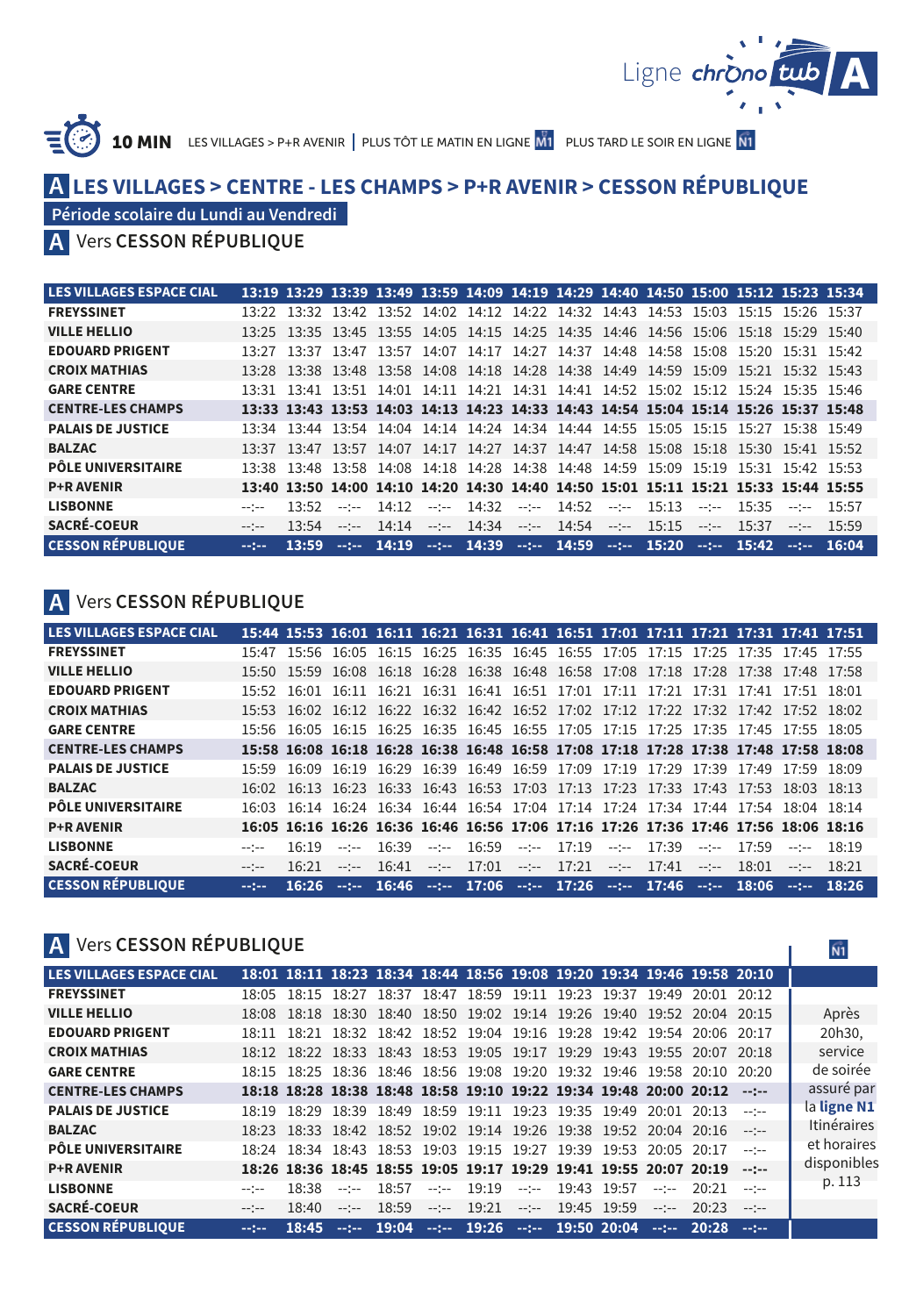



10 MIN LES VILLAGES > P+R AVENIR | PLUS TÔT LE MATIN EN LIGNE MI PLUS TARD LE SOIR EN LIGNE NI

## **A CESSON RÉPUBLIQUE > P+R AVENIR > CENTRE - LES CHAMPS > LES VILLAGES**

#### **Période scolaire du Lundi au Vendredi**

Vers **LES VILLAGES ESPACE COMMERCIAL A**

|                                | IVI I |       |                   |                                                             |              |                         |                                              |              |             |              |                                                                               |                   |               |
|--------------------------------|-------|-------|-------------------|-------------------------------------------------------------|--------------|-------------------------|----------------------------------------------|--------------|-------------|--------------|-------------------------------------------------------------------------------|-------------------|---------------|
| <b>CESSON RÉPUBLIOUE</b>       | 05:11 |       |                   | 06:08 06:30 06:48                                           |              |                         | $-1 - 07:10$ 07:19 07:27 $-1 - 07:46$ $-1 -$ |              |             |              | 08:07                                                                         |                   | $-1 - 08:27$  |
| <b>SACRÉ-COEUR</b>             | 05:16 | 06:13 | 06:35             | 06:53                                                       | $-$ - $-$    | 07:15 07:24 07:32       |                                              | $-2 - 2 - 1$ | 07:51       | $--- - - -$  | 08:12                                                                         | $- - - - -$       | 08:32         |
| <b>LISBONNE</b>                |       |       | 06:14 06:36 06:54 |                                                             | $-2 - 2 - 1$ | $07:16$ $07:25$ $07:33$ |                                              | $-2 - 2 - 1$ | 07:52       | $-2 - 2 - 1$ | 08:13                                                                         |                   | $- - - 08.33$ |
| <b>P+R AVENIR</b>              |       |       |                   | 06:16 06:38 06:56 07:05 07:20 07:29 07:37 07:45 07:56 08:07 |              |                         |                                              |              |             |              | 08:17 08:28 08:37                                                             |                   |               |
| <b>PÔLE UNIVERSITAIRE</b>      |       | 06:17 | 06:39             | 06:57                                                       | 07:07        |                         | 07:22 07:31 07:39 07:47 07:58                |              |             | 08:09        | 08:19                                                                         | 08.30 08.39       |               |
| <b>BALZAC</b>                  | 05:21 | 06:19 | 06:41             | 06:59                                                       | 07:09        |                         | 07:24 07:33 07:41                            | 07:49        | 08:00       | 08:11        | 08:21                                                                         | 08.32 08.41       |               |
| <b>PALAIS DE JUSTICE</b>       |       |       | $06.21$ $06.43$   | 07:01                                                       |              |                         | 07:11 07:26 07:36 07:44 07:52 08:03          |              |             | 08:14        | $08.24$ $08.34$ $08.43$                                                       |                   |               |
| <b>CENTRE-LES CHAMPS</b>       | 05:25 |       |                   |                                                             |              |                         |                                              |              |             |              | 06:22 06:44 07:02 07:12 07:27 07:38 07:46 07:54 08:05 08:16 08:26 08:36 08:45 |                   |               |
| <b>GARE CENTRE</b>             | 05:30 | 06:25 |                   | 06:47 07:05 07:15 07:30 07:42 07:50 07:58 08:09             |              |                         |                                              |              |             | 08:20        | 08:30                                                                         | 08:39 08:48       |               |
| <b>CROIX MATHIAS</b>           | 05:32 |       |                   | 06:26 06:48 07:06 07:16 07:31 07:43 07:51 07:59 08:10       |              |                         |                                              |              |             | 08:21        | 08:31                                                                         | 08:40 08:49       |               |
| <b>EDOUARD PRIGENT</b>         | 05:33 | 06:27 | 06.49             | 07:07                                                       |              |                         | 07:17 07:32 07:44 07:52 08:00                |              | 08:11       | 08:22        |                                                                               | 08:32 08:41 08:50 |               |
| <b>VILLE HELLIO</b>            |       | 06.29 |                   | $06:51$ $07:09$                                             |              |                         | 07:19 07:34 07:46 07:54 08:02                |              | 08:13       |              | 08:24 08:34 08:43 08:52                                                       |                   |               |
| <b>FREYSSINET</b>              |       | 06:31 |                   | $06:53$ $07:11$                                             |              | 07:21 07:37 07:49 07:57 |                                              |              | 08:05 08:16 | 08:27        |                                                                               | 08:36 08:45 08:54 |               |
| LES VILLAGES ESPACE CIAL 05:40 |       |       |                   |                                                             |              |                         |                                              |              |             |              | 06:36 06:58 07:16 07:26 07:42 07:54 08:02 08:10 08:21 08:32 08:41 08:50 08:59 |                   |               |

#### **A** Vers **LES VILLAGES ESPACE COMMERCIAL**

| <b>CESSON RÉPUBLIQUE</b>  | $-10 - 10$       | 08:47 | <b>Section</b> | 09:08                   | $-22 - 1$    | 09:28       |              | $-1 - 09:48 -1 -$                                                                   |              | $10:08$ --:-- |              | 10:28 | $-22 - 1$ | 10:48 |
|---------------------------|------------------|-------|----------------|-------------------------|--------------|-------------|--------------|-------------------------------------------------------------------------------------|--------------|---------------|--------------|-------|-----------|-------|
| <b>SACRÉ-COEUR</b>        | $-1 - 1 - 1 = 0$ | 08.52 | $---$          | 09.13                   | $-2 - 2 - 1$ | 09:33       | $-2 - 2 - 1$ | 09:53                                                                               | $-200 - 100$ | 10.13         | $-2 - 2 - 1$ | 10.33 | $-$ - $-$ | 10.53 |
| <b>LISBONNE</b>           | $- - - -$        | 08.53 | $-$ - $-$      | 09:14                   | $-2 - 2 - 1$ |             |              | $09:34$ --:-- $09:54$ --:--                                                         |              | $10.14$ ----  |              | 10:34 | $-1$      | 10:54 |
| <b>P+R AVENIR</b>         |                  |       |                |                         |              |             |              | 08:47 08:57 09:07 09:17 09:27 09:37 09:47 09:57 10:07 10:17 10:27 10:37 10:47 10:57 |              |               |              |       |           |       |
| <b>PÔLE UNIVERSITAIRE</b> | 08.49            |       |                |                         |              |             |              | 08:59 09:09 09:19 09:29 09:39 09:49 09:59 10:09 10:19 10:29 10:39 10:49 10:59       |              |               |              |       |           |       |
| <b>BALZAC</b>             | 08.51            | ∩ዓ∙∩1 |                |                         |              |             |              | 09:11 09:21 09:31 09:41 09:51 10:01 10:11 10:21 10:31 10:41 10:51 11:01             |              |               |              |       |           |       |
| <b>PALAIS DE JUSTICE</b>  | 08.53            |       |                | $09.03$ $09.13$ $09.23$ |              |             |              | 09:33 09:43 09:53 10:03 10:13 10:23 10:33 10:43 10:53 11:03                         |              |               |              |       |           |       |
| <b>CENTRE-LES CHAMPS</b>  |                  |       |                |                         |              |             |              | 08:55 09:05 09:15 09:25 09:35 09:45 09:55 10:05 10:15 10:25 10:35 10:45 10:55 11:05 |              |               |              |       |           |       |
| <b>GARE CENTRE</b>        | 08.58            |       |                |                         |              |             |              | 09:08 09:18 09:28 09:38 09:48 09:58 10:08 10:18 10:28 10:38 10:48 10:58 11:08       |              |               |              |       |           |       |
| <b>CROIX MATHIAS</b>      | 08.59            | 09.09 |                | $09.19$ $09.29$         |              | 09:39 09:49 |              | 09:59 10:09 10:19 10:29 10:39 10:49 10:59 11:09                                     |              |               |              |       |           |       |
| <b>EDOUARD PRIGENT</b>    | 09:00            |       |                |                         |              |             |              | 09:10 09:20 09:30 09:40 09:50 10:00 10:10 10:20 10:30 10:40 10:50 11:00 11:10       |              |               |              |       |           |       |
| <b>VILLE HELLIO</b>       | 09.02            |       |                |                         |              |             |              | 09:12 09:22 09:32 09:42 09:52 10:02 10:12 10:22 10:32 10:42 10:52 11:02 11:12       |              |               |              |       |           |       |
| <b>FREYSSINET</b>         | 09.04            |       |                |                         |              |             |              | 09:14 09:24 09:34 09:44 09:54 10:04 10:14 10:24 10:34 10:44 10:54 11:04 11:14       |              |               |              |       |           |       |
| LES VILLAGES ESPACE CIAL  |                  |       |                |                         |              |             |              | 09:09 09:19 09:29 09:39 09:49 09:59 10:09 10:19 10:29 10:39 10:49 10:59 11:09 11:19 |              |               |              |       |           |       |

#### **A** Vers **LES VILLAGES ESPACE COMMERCIAL**

| <b>CESSON RÉPUBLIOUE</b>        | $-10 - 10 - 10$ | 11:08           |           |       |              |       |              | $-1$ 11:28 $-1$ 11:48 $-1$ 12:08 $-1$ 12:28                                         |           |       |                   | $-1 - 12:48$ |                 | $-1 - 13:08$ |
|---------------------------------|-----------------|-----------------|-----------|-------|--------------|-------|--------------|-------------------------------------------------------------------------------------|-----------|-------|-------------------|--------------|-----------------|--------------|
| <b>SACRÉ-COEUR</b>              | $-$ - $-$       | 11.13           | $ -$      | 11:33 | $-2 - 2 - 1$ | 11:53 | $-2 - 2 - 1$ | 12:13                                                                               | $-25 - 1$ | 12:33 | $-2 - 2 - 1$      | 12.53        | $-$ - $-$       | 13.13        |
| <b>LISBONNE</b>                 | $-$ - $-$       | 11:14           | $-$ - $-$ | 11:34 | $-2 - 2 - 1$ | 11:54 | $-2 - 2 - 1$ | $12:14$ --:--                                                                       |           | 12:34 | $-2 - 2 - 1$      | 12.54        | $-$ - $-$       | 13:14        |
| <b>P+R AVENIR</b>               |                 |                 |           |       |              |       |              | 11:07 11:17 11:27 11:37 11:47 11:57 12:07 12:17 12:27 12:37 12:47 12:57 13:07 13:17 |           |       |                   |              |                 |              |
| <b>PÔLE UNIVERSITAIRE</b>       | 11.09           |                 |           |       |              |       |              | 11:19 11:29 11:39 11:49 11:59 12:09 12:19 12:29 12:39 12:49 12:59 13:09 13:19       |           |       |                   |              |                 |              |
| <b>BALZAC</b>                   | 11.11           |                 |           |       |              |       |              | 11:21 11:31 11:41 11:51 12:01 12:11 12:21 12:31 12:41 12:51 13:01                   |           |       |                   |              | $13.11$ $13.21$ |              |
| <b>PALAIS DE JUSTICE</b>        |                 |                 |           |       |              |       |              | 11:13 11:23 11:33 11:43 11:53 12:03 12:13 12:23 12:33 12:43 12:53 13:03 13:13 13:23 |           |       |                   |              |                 |              |
| <b>CENTRE-LES CHAMPS</b>        |                 |                 |           |       |              |       |              | 11:15 11:25 11:35 11:45 11:55 12:05 12:15 12:25 12:35 12:45 12:55 13:05 13:15 13:25 |           |       |                   |              |                 |              |
| <b>GARE CENTRE</b>              |                 |                 |           |       |              |       |              | 11:18 11:28 11:38 11:48 11:58 12:08 12:18 12:28 12:38 12:48 12:58 13:08 13:18 13:28 |           |       |                   |              |                 |              |
| <b>CROIX MATHIAS</b>            |                 |                 |           |       |              |       |              | 11:19 11:29 11:39 11:49 11:59 12:09 12:19 12:29 12:39 12:49 12:59 13:09 13:19 13:29 |           |       |                   |              |                 |              |
| <b>EDOUARD PRIGENT</b>          |                 |                 |           |       |              |       |              | 11:20 11:30 11:40 11:50 12:00 12:10 12:20 12:30 12:40 12:50 13:00 13:10 13:20 13:30 |           |       |                   |              |                 |              |
| <b>VILLE HELLIO</b>             |                 |                 |           |       |              |       |              | 11:22 11:32 11:42 11:52 12:02 12:12 12:22 12:32 12:42 12:52 13:02 13:12 13:22 13:32 |           |       |                   |              |                 |              |
| <b>FREYSSINET</b>               | 11:24           | $11.34$ $11.44$ |           | 11:54 | 12:04        | 12:14 |              | 12:24 12:34 12:44                                                                   |           |       | 12:54 13:04 13:14 |              | $13.24$ $13.34$ |              |
| <b>LES VILLAGES ESPACE CIAL</b> |                 |                 |           |       |              |       |              | 11:29 11:39 11:49 11:59 12:09 12:19 12:29 12:39 12:49 12:59 13:09 13:19 13:29 13:39 |           |       |                   |              |                 |              |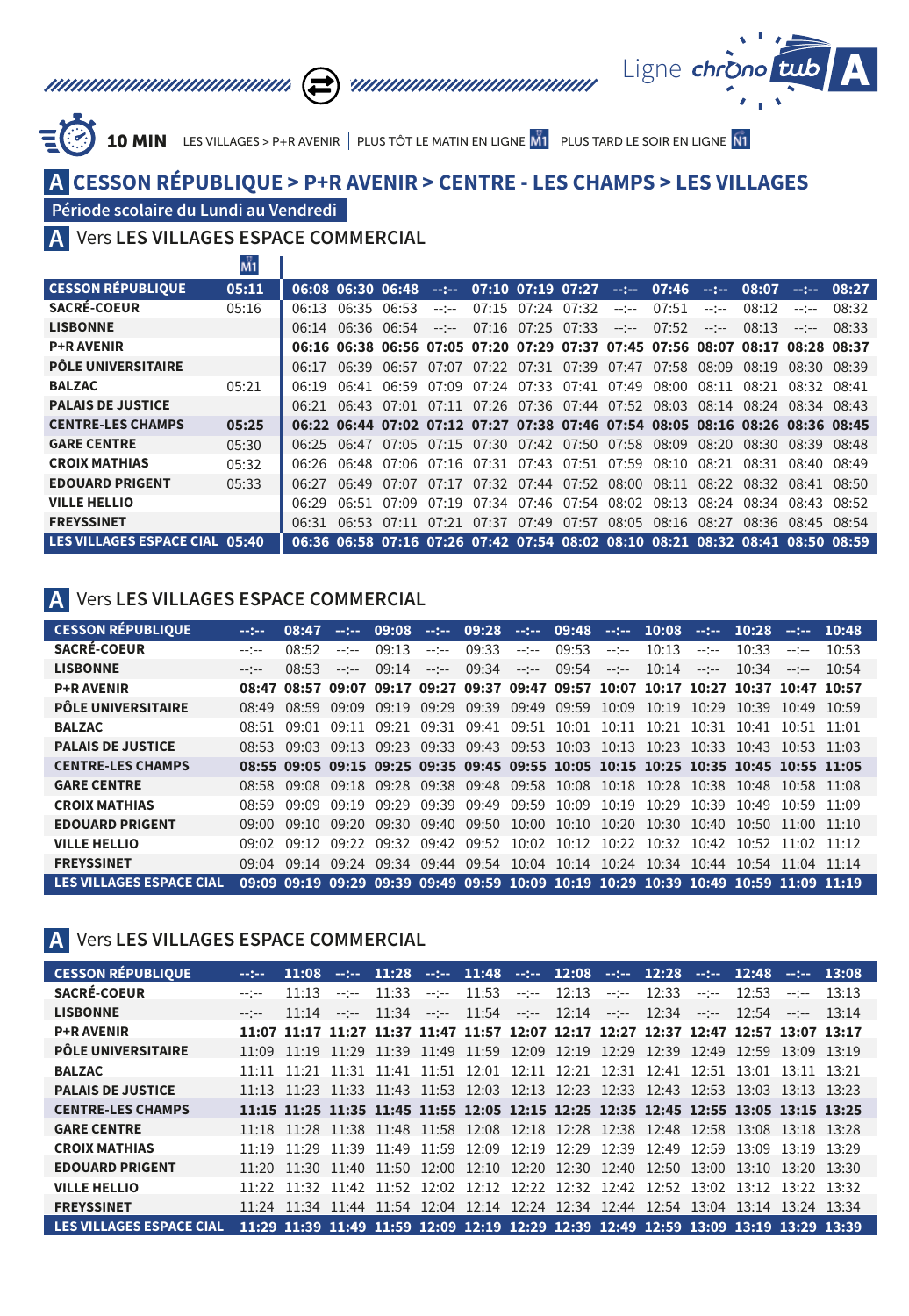

 $\widehat{\mathsf{N1}}$ L

10 MIN LES VILLAGES > P+R AVENIR | PLUS TÔT LE MATIN EN LIGNE M1 PLUS TARD LE SOIR EN LIGNE NI

# **A CESSON RÉPUBLIQUE > P+R AVENIR > CENTRE - LES CHAMPS > LES VILLAGES**

**Période scolaire du Lundi au Vendredi**

## Vers **LES VILLAGES ESPACE COMMERCIAL A**

| <b>CESSON RÉPUBLIOUE</b>        | $-10 - 10 = 0$   | 13:28 | $-20 - 1$ | 13:48 |              |  | $-1$ 14:08 $-1$ 14:28 $-1$ 14:48                                                    |  | $-22 - 1$    | 15:08      | $-12-1$   | 15:28 |
|---------------------------------|------------------|-------|-----------|-------|--------------|--|-------------------------------------------------------------------------------------|--|--------------|------------|-----------|-------|
| <b>SACRÉ-COEUR</b>              | $-1$             | 13.33 | $-$ - $-$ | 13:53 | $-2 - 2 - 1$ |  | $14:13$ --:-- $14:33$ --:-- 14:53                                                   |  | $-2 - 2 - 1$ | 15.13      | $--- - -$ | 15.33 |
| <b>LISBONNE</b>                 | $-1 - 1 - 1 = 0$ | 13.34 | $-$ ---   | 13:54 | $-1 - 1 - 1$ |  | $14:14$ --:-- $14:34$ --:-- 14:54                                                   |  |              | $ -$ 15.14 | $-1$      | 15.34 |
| <b>P+R AVENIR</b>               |                  |       |           |       |              |  | 13:27 13:37 13:47 13:57 14:07 14:17 14:27 14:37 14:47 14:57 15:07 15:17 15:27 15:37 |  |              |            |           |       |
| <b>PÔLE UNIVERSITAIRE</b>       |                  |       |           |       |              |  | 13:29 13:39 13:49 13:59 14:09 14:19 14:29 14:39 14:49 14:59 15:09 15:19 15:29 15:39 |  |              |            |           |       |
| <b>BALZAC</b>                   |                  |       |           |       |              |  | 13:31 13:41 13:51 14:01 14:11 14:21 14:31 14:41 14:51 15:01 15:11 15:21 15:31 15:41 |  |              |            |           |       |
| <b>PALAIS DE JUSTICE</b>        |                  |       |           |       |              |  | 13:33 13:43 13:53 14:03 14:13 14:23 14:33 14:43 14:53 15:03 15:13 15:23 15:33 15:43 |  |              |            |           |       |
| <b>CENTRE-LES CHAMPS</b>        |                  |       |           |       |              |  | 13:35 13:45 13:55 14:05 14:15 14:25 14:35 14:45 14:55 15:05 15:15 15:25 15:35 15:45 |  |              |            |           |       |
| <b>GARE CENTRE</b>              |                  |       |           |       |              |  | 13:38 13:48 13:58 14:08 14:18 14:28 14:38 14:48 14:58 15:08 15:18 15:28 15:38 15:48 |  |              |            |           |       |
| <b>CROIX MATHIAS</b>            | 13.39            | 13.49 |           |       |              |  | 13:59 14:09 14:19 14:29 14:39 14:49 14:59 15:09 15:19 15:29 15:39 15:49             |  |              |            |           |       |
| <b>EDOUARD PRIGENT</b>          |                  |       |           |       |              |  | 13:40 13:50 14:00 14:10 14:20 14:30 14:40 14:50 15:00 15:10 15:20 15:30 15:40 15:50 |  |              |            |           |       |
| <b>VILLE HELLIO</b>             | 13.42            | 13.52 | 14:02     | 14.12 |              |  | 14:22 14:32 14:42 14:52 15:02 15:12 15:22 15:32 15:42 15:52                         |  |              |            |           |       |
| <b>FREYSSINET</b>               | 13.44            |       |           |       |              |  | 13:54 14:04 14:14 14:24 14:34 14:44 14:54 15:04 15:14 15:24 15:34 15:44 15:54       |  |              |            |           |       |
| <b>LES VILLAGES ESPACE CIAL</b> |                  |       |           |       |              |  | 13:49 13:59 14:09 14:19 14:29 14:39 14:49 14:59 15:09 15:19 15:29 15:39 15:49 15:59 |  |              |            |           |       |

#### **A** Vers **LES VILLAGES ESPACE COMMERCIAL**

| <b>CESSON RÉPUBLIQUE</b>        | $-2 - 2 - 4$ | 15:46 | <b>Subject</b> | 16:01 |             |              | $-$ :-- 16:23 $-$ :-- 16:44 $-$ :-- 17:05 $-$ :-- 17:25                             |  |              |       |                 | $-17:45$ |
|---------------------------------|--------------|-------|----------------|-------|-------------|--------------|-------------------------------------------------------------------------------------|--|--------------|-------|-----------------|----------|
| <b>SACRÉ-COEUR</b>              | $- - - - -$  | 15:51 | $-$ - $-$      | 16:07 | 16:17 16:28 | $-2 - 2 - 1$ | 16:50 17:00 17:10                                                                   |  | $-2 - 2 - 1$ | 17.30 | $---$           | 17:50    |
| <b>LISBONNE</b>                 | $- - - -$    | 15:52 | $-2 - 2 - 1$   |       |             |              | $16:08$ $16:18$ $16:29$ --:-- $16:51$ $17:01$ $17:11$ --:-- $17:31$                 |  |              |       | $\sim$ - $\sim$ | 17:51    |
| <b>P+R AVENIR</b>               |              |       |                |       |             |              | 15:47 15:55 16:03 16:12 16:22 16:33 16:43 16:55 17:05 17:15 17:25 17:35 17:45 17:55 |  |              |       |                 |          |
| <b>PÔLE UNIVERSITAIRE</b>       |              |       |                |       |             |              | 15:49 15:57 16:05 16:14 16:24 16:35 16:45 16:57 17:07 17:17 17:27 17:37 17:47 17:57 |  |              |       |                 |          |
| <b>BALZAC</b>                   |              |       |                |       |             |              | 15:51 15:59 16:07 16:16 16:26 16:37 16:47 16:59 17:09 17:19 17:29 17:39 17:49 17:59 |  |              |       |                 |          |
| <b>PALAIS DE JUSTICE</b>        |              |       |                |       |             |              | 15:53 16:01 16:11 16:20 16:30 16:41 16:51 17:03 17:13 17:23 17:33 17:43 17:53 18:03 |  |              |       |                 |          |
| <b>CENTRE-LES CHAMPS</b>        |              |       |                |       |             |              | 15:55 16:03 16:13 16:22 16:32 16:43 16:53 17:05 17:15 17:25 17:35 17:45 17:55 18:05 |  |              |       |                 |          |
| <b>GARE CENTRE</b>              |              |       |                |       |             |              | 15:58 16:07 16:17 16:26 16:36 16:47 16:57 17:09 17:19 17:29 17:39 17:49 17:59 18:09 |  |              |       |                 |          |
| <b>CROIX MATHIAS</b>            | 15.59        |       |                |       |             |              | 16:08 16:18 16:27 16:37 16:48 16:58 17:10 17:20 17:30 17:40 17:50                   |  |              |       | $18:00$ $18:10$ |          |
| <b>EDOUARD PRIGENT</b>          |              |       |                |       |             |              | 16:00 16:09 16:19 16:28 16:38 16:49 16:59 17:11 17:21 17:31 17:41 17:51             |  |              |       | $18:01$ $18:11$ |          |
| <b>VILLE HELLIO</b>             |              |       |                |       |             |              | 16:02 16:12 16:22 16:31 16:41 16:52 17:02 17:14 17:24 17:34 17:44 17:54             |  |              |       | $18.04$ $18.14$ |          |
| <b>FREYSSINET</b>               |              |       |                |       |             |              | 16:05 16:15 16:25 16:34 16:44 16:55 17:05 17:17 17:27 17:37 17:47 17:57             |  |              |       | 18.07 18.17     |          |
| <b>LES VILLAGES ESPACE CIAL</b> |              |       |                |       |             |              | 16:11 16:21 16:31 16:40 16:50 17:01 17:11 17:23 17:33 17:43 17:53 18:03 18:13 18:23 |  |              |       |                 |          |

## **A** Vers **LES VILLAGES ESPACE COMMERCIAL**

| <b>CESSON RÉPUBLIOUE</b>        | $-200 - 100$ | 18:05 |              | $-1$ $-18:29$ |                                                                                                                                                                                                                                                                                                                                                                                                                                                                            |  | $-18:51$ $-19:15$ $-19:39$ 19:52 20:08                                  |           |                         |                      |              |             |
|---------------------------------|--------------|-------|--------------|---------------|----------------------------------------------------------------------------------------------------------------------------------------------------------------------------------------------------------------------------------------------------------------------------------------------------------------------------------------------------------------------------------------------------------------------------------------------------------------------------|--|-------------------------------------------------------------------------|-----------|-------------------------|----------------------|--------------|-------------|
| <b>SACRÉ-COEUR</b>              | $-1 - 1 - 1$ | 18:10 | $-1 - 1 - 1$ | 18:34         | $\frac{1}{2} \left( \frac{1}{2} \right) \left( \frac{1}{2} \right) \left( \frac{1}{2} \right) \left( \frac{1}{2} \right) \left( \frac{1}{2} \right) \left( \frac{1}{2} \right) \left( \frac{1}{2} \right) \left( \frac{1}{2} \right) \left( \frac{1}{2} \right) \left( \frac{1}{2} \right) \left( \frac{1}{2} \right) \left( \frac{1}{2} \right) \left( \frac{1}{2} \right) \left( \frac{1}{2} \right) \left( \frac{1}{2} \right) \left( \frac{1}{2} \right) \left( \frac$ |  | $18:56$ --:-- 19:20                                                     | $-25 - 1$ | 19:44 19:57 20:13       |                      |              |             |
| <b>LISBONNE</b>                 | $-1 - 1 - 1$ | 18:11 | $-1 - 1 - 1$ | $18.35$ ----  |                                                                                                                                                                                                                                                                                                                                                                                                                                                                            |  | $18:57$ --:-- $19:21$                                                   |           | $-:-$ 19:45 19:58 20:14 |                      |              | Après       |
| <b>P+R AVENIR</b>               |              |       |              |               |                                                                                                                                                                                                                                                                                                                                                                                                                                                                            |  | 18:05 18:15 18:27 18:38 18:48 19:00 19:12 19:24 19:36 19:48 20:01 20:17 |           |                         |                      |              | 20h30.      |
| <b>PÔLE UNIVERSITAIRE</b>       |              |       |              |               |                                                                                                                                                                                                                                                                                                                                                                                                                                                                            |  | 18:07 18:17 18:29 18:39 18:49 19:01 19:13 19:25 19:37 19:49 20:02 20:18 |           |                         |                      |              | service     |
| <b>BALZAC</b>                   |              |       |              |               |                                                                                                                                                                                                                                                                                                                                                                                                                                                                            |  | 18:09 18:19 18:31 18:41 18:51 19:03 19:15 19:27 19:39 19:51 20:04 20:20 |           |                         |                      |              | de soirée   |
| <b>PALAIS DE JUSTICE</b>        |              |       |              |               |                                                                                                                                                                                                                                                                                                                                                                                                                                                                            |  | 18:13 18:23 18:33 18:43 18:53 19:05 19:17 19:29 19:41 19:53 20:06 20:22 |           |                         |                      |              | assuré par  |
| <b>CENTRE-LES CHAMPS</b>        |              |       |              |               |                                                                                                                                                                                                                                                                                                                                                                                                                                                                            |  | 18:15 18:25 18:35 18:45 18:55 19:07 19:19 19:31 19:43 19:55 20:07 20:23 |           |                         |                      |              | ligne N1    |
| <b>GARE CENTRE</b>              |              |       |              |               |                                                                                                                                                                                                                                                                                                                                                                                                                                                                            |  | 18:19 18:29 18:38 18:48 18:58 19:10 19:22 19:34 19:46 19:58 20:10 20:25 |           |                         |                      |              | Itinéraires |
| <b>CROIX MATHIAS</b>            |              |       |              |               |                                                                                                                                                                                                                                                                                                                                                                                                                                                                            |  | 18:20 18:30 18:39 18:49 18:59 19:11 19:23 19:35 19:47 19:59 20:11       |           |                         |                      | $-$ - $-$    | et horaires |
| <b>EDOUARD PRIGENT</b>          |              |       |              |               |                                                                                                                                                                                                                                                                                                                                                                                                                                                                            |  | 18:21 18:31 18:40 18:50 19:00 19:12 19:24 19:36 19:48 20:00 20:12 --:-- |           |                         |                      |              | disponibles |
| <b>VILLE HELLIO</b>             |              |       |              |               |                                                                                                                                                                                                                                                                                                                                                                                                                                                                            |  | 18:24 18:34 18:42 18:52 19:02 19:14 19:26 19:38 19:50                   |           |                         | $20:02$ $20:14$ ---- |              | p. 113      |
| <b>FREYSSINET</b>               |              |       |              |               |                                                                                                                                                                                                                                                                                                                                                                                                                                                                            |  | 18:27 18:36 18:44 18:54 19:04 19:16 19:28 19:40 19:52 20:04 20:16       |           |                         |                      | $-1 - 1 - 1$ |             |
| <b>LES VILLAGES ESPACE CIAL</b> |              |       |              |               |                                                                                                                                                                                                                                                                                                                                                                                                                                                                            |  | 18:33 18:41 18:49 18:59 19:09 19:21 19:33 19:45 19:57 20:09 20:21       |           |                         |                      | $-12 - 1$    |             |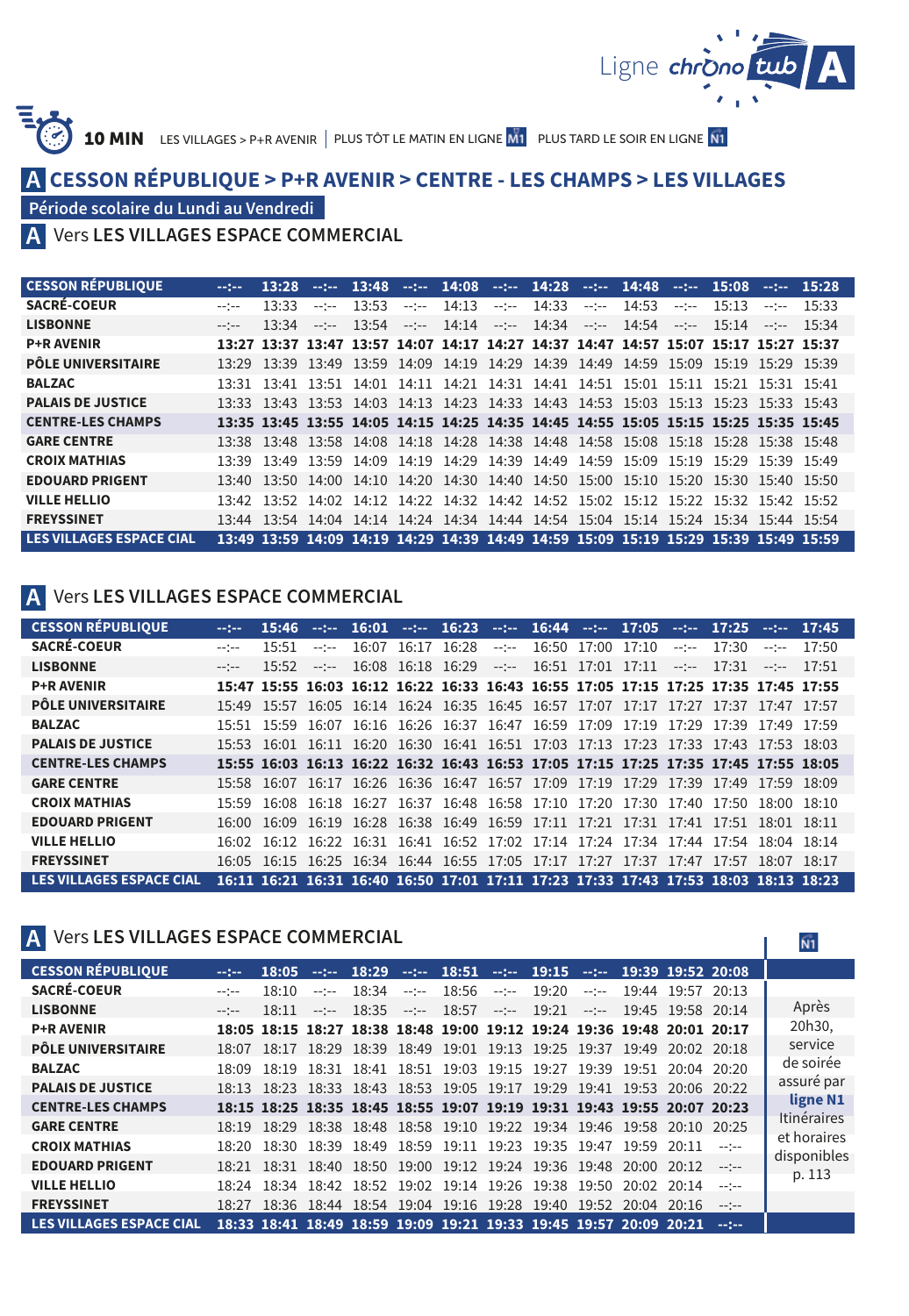



PLUS TÔT LE MATIN EN LIGNE M1 PLUS TARD LE SOIR EN LIGNE N1

## **LES VILLAGES > CENTRE - LES CHAMPS > P+R AVENIR > CESSON RÉPUBLIQUE A**

#### **Période Samedi et Vacances scolaires**

Vers **CESSON RÉPUBLIQUE A**

| LES VILLAGES ESPACE CIAL 05:20 |       |       |       |  |                   |                                                       |                         |  | 06:16 06:47 07:06 07:26 07:46 08:06 08:26 08:46 09:06 09:26 09:46 10:06 10:26 |       |                     |       |
|--------------------------------|-------|-------|-------|--|-------------------|-------------------------------------------------------|-------------------------|--|-------------------------------------------------------------------------------|-------|---------------------|-------|
| <b>FREYSSINET</b>              |       | 06.18 |       |  |                   |                                                       |                         |  | 06:49 07:08 07:28 07:48 08:08 08:28 08:48 09:08 09:28 09:48                   |       | 10.08               | 10.28 |
| <b>VILLE HELLIO</b>            |       |       |       |  |                   |                                                       |                         |  | 06:20 06:51 07:10 07:30 07:50 08:10 08:30 08:50 09:10 09:30 09:50             |       | $10.10 \quad 10.30$ |       |
| <b>EDOUARD PRIGENT</b>         |       |       |       |  |                   |                                                       |                         |  | 06:22 06:53 07:12 07:32 07:52 08:12 08:32 08:52 09:12 09:32 09:52 10:12 10:32 |       |                     |       |
| <b>CROIX MATHIAS</b>           | 05:25 |       |       |  |                   |                                                       |                         |  | 06:22 06:53 07:12 07:32 07:52 08:12 08:32 08:52 09:12 09:32 09:52 10:12 10:32 |       |                     |       |
| <b>GARE CENTRE</b>             | 05:30 |       |       |  |                   |                                                       |                         |  | 06:25 06:56 07:15 07:35 07:55 08:15 08:35 08:55 09:15 09:35 09:55 10:15 10:35 |       |                     |       |
| <b>CENTRE-LES CHAMPS</b>       | 05:32 |       |       |  |                   |                                                       |                         |  | 06:27 06:58 07:17 07:37 07:57 08:17 08:37 08:57 09:17 09:37 09:57 10:17 10:37 |       |                     |       |
| <b>PALAIS DE JUSTICE</b>       | 05:33 | 06.28 |       |  |                   |                                                       |                         |  | 06:59 07:18 07:38 07:58 08:18 08:38 08:58 09:18 09:38 09:58 10:18 10:38       |       |                     |       |
| <b>BALZAC</b>                  | 05:37 | 06.31 |       |  |                   | 07:02 07:21 07:41 08:01 08:21 08:41 09:01 09:21 09:41 |                         |  |                                                                               | 10:01 | 10:21               | 10:41 |
| <b>PÔLE UNIVERSITAIRE</b>      |       |       |       |  |                   |                                                       |                         |  | 06:32 07:03 07:22 07:42 08:02 08:22 08:42 09:02 09:22 09:42 10:02             |       | $10.22$ $10.42$     |       |
| <b>P+R AVENIR</b>              |       |       |       |  |                   |                                                       |                         |  | 06:34 07:05 07:24 07:44 08:04 08:24 08:44 09:04 09:24 09:44 10:04 10:24 10:44 |       |                     |       |
| <b>LISBONNE</b>                |       |       |       |  |                   |                                                       |                         |  | 06:36 07:07 07:26 07:46 08:06 08:26 08:46 09:06 09:26 09:46 10:06             |       | $10.26$ $10.46$     |       |
| <b>SACRÉ-COEUR</b>             | 05:41 | 06:37 | 07:08 |  | 07:27 07:48 08:08 | 08:28                                                 | 08:48 09:08 09:28 09:48 |  |                                                                               | 10:08 | 10:28               | 10.48 |
| <b>CESSON RÉPUBLIOUE</b>       | 05:46 |       |       |  |                   |                                                       |                         |  | 06:42 07:13 07:32 07:53 08:13 08:33 08:53 09:13 09:33 09:53 10:13 10:33 10:53 |       |                     |       |

# **A** Vers **CESSON RÉPUBLIQUE**

| <b>LES VILLAGES ESPACE CIAL</b> |  | 10:46 11:06 11:26 11:46 12:06 12:26 12:46 13:06 13:26 13:46 13:56 14:06 14:16 14:26 |  |  |  |              |                         |              |          |
|---------------------------------|--|-------------------------------------------------------------------------------------|--|--|--|--------------|-------------------------|--------------|----------|
| <b>FREYSSINET</b>               |  | 10:48 11:08 11:28 11:48 12:08 12:28 12:48 13:08 13:28 13:48 13:58 14:08 14:18 14:28 |  |  |  |              |                         |              |          |
| <b>VILLE HELLIO</b>             |  | 10:50 11:10 11:30 11:50 12:10 12:30 12:50 13:10 13:30 13:50 14:00 14:10 14:20 14:30 |  |  |  |              |                         |              |          |
| <b>EDOUARD PRIGENT</b>          |  | 10:52 11:12 11:32 11:52 12:12 12:32 12:52 13:12 13:32 13:52 14:02 14:12 14:22 14:32 |  |  |  |              |                         |              |          |
| <b>CROIX MATHIAS</b>            |  | 10:52 11:12 11:32 11:52 12:12 12:32 12:52 13:12 13:32 13:52 14:02 14:12 14:22 14:32 |  |  |  |              |                         |              |          |
| <b>GARE CENTRE</b>              |  | 10:55 11:15 11:35 11:55 12:15 12:35 12:55 13:15 13:35 13:55 14:05 14:15 14:25 14:35 |  |  |  |              |                         |              |          |
| <b>CENTRE-LES CHAMPS</b>        |  | 10:57 11:17 11:37 11:57 12:17 12:37 12:57 13:17 13:37 13:57 14:07 14:17 14:27 14:37 |  |  |  |              |                         |              |          |
| <b>PALAIS DE JUSTICE</b>        |  | 10:58 11:18 11:38 11:58 12:18 12:38 12:58 13:18 13:38 13:58 14:08                   |  |  |  |              | $14.18$ $14.28$ $14.38$ |              |          |
| <b>BALZAC</b>                   |  | 11:01 11:21 11:41 12:01 12:21 12:41 13:01 13:21 13:41 14:01 14:11 14:21 14:31 14:41 |  |  |  |              |                         |              |          |
| <b>PÔLE UNIVERSITAIRE</b>       |  | 11:02 11:22 11:42 12:02 12:22 12:42 13:02 13:22 13:42 14:02 14:12 14:22 14:32 14:42 |  |  |  |              |                         |              |          |
| <b>P+R AVENIR</b>               |  | 11:04 11:24 11:44 12:04 12:24 12:44 13:04 13:24 13:44 14:04 14:14 14:24 14:34 14:44 |  |  |  |              |                         |              |          |
| <b>LISBONNE</b>                 |  | 11:06 11:26 11:46 12:06 12:26 12:46 13:06 13:26 13:46 14:06                         |  |  |  | $-2 - 2 - 1$ | $14.26$ $-14.46$        |              |          |
| <b>SACRÉ-COEUR</b>              |  | 11:08 11:28 11:48 12:08 12:28 12:48 13:08 13:28 13:48 14:08                         |  |  |  | $-2 - 2 - 1$ | 14.28                   | $-1 - 1 - 1$ | 14:48    |
| <b>CESSON RÉPUBLIQUE</b>        |  | 11:13 11:33 11:53 12:13 12:33 12:53 13:13 13:33 13:53 14:13                         |  |  |  |              | $-1 - 14:33$            |              | $-14:53$ |

# **A** Vers **CESSON RÉPUBLIQUE**

| <b>LES VILLAGES ESPACE CIAL</b> |           |                 |      |          |                   |                                                         |       | 14:36 14:46 14:56 15:06 15:16 15:26 15:36 15:46 15:55 16:05 16:15 16:25 16:35 16:45 |       |           |       |
|---------------------------------|-----------|-----------------|------|----------|-------------------|---------------------------------------------------------|-------|-------------------------------------------------------------------------------------|-------|-----------|-------|
| <b>FREYSSINET</b>               | 14.38     |                 |      |          |                   |                                                         |       | 14:48 14:58 15:08 15:18 15:28 15:38 15:48 15:57 16:07 16:17 16:27 16:37 16:47       |       |           |       |
| <b>VILLE HELLIO</b>             |           |                 |      |          |                   |                                                         |       | 14:40 14:50 15:00 15:10 15:20 15:30 15:40 15:50 15:59 16:09 16:19 16:29 16:39 16:49 |       |           |       |
| <b>EDOUARD PRIGENT</b>          |           |                 |      |          |                   |                                                         |       | 14:42 14:52 15:02 15:12 15:22 15:32 15:42 15:52 16:01 16:11 16:21 16:31 16:41 16:51 |       |           |       |
| <b>CROIX MATHIAS</b>            |           |                 |      |          |                   |                                                         |       | 14:42 14:52 15:02 15:12 15:22 15:32 15:42 15:52 16:01 16:12 16:22 16:32 16:42 16:52 |       |           |       |
| <b>GARE CENTRE</b>              |           |                 |      |          |                   |                                                         |       | 14:45 14:55 15:05 15:15 15:25 15:35 15:45 15:55 16:04 16:15 16:25 16:35 16:45 16:55 |       |           |       |
| <b>CENTRE-LES CHAMPS</b>        |           |                 |      |          |                   |                                                         |       | 14:47 14:57 15:07 15:17 15:27 15:37 15:47 15:57 16:06 16:17 16:27 16:37 16:47 16:57 |       |           |       |
| <b>PALAIS DE JUSTICE</b>        |           | $14.48$ $14.58$ |      |          |                   |                                                         |       | 15:08 15:18 15:28 15:38 15:48 15:58 16:07 16:18 16:28 16:38 16:48 16:58             |       |           |       |
| <b>BALZAC</b>                   |           |                 |      |          |                   |                                                         |       | 14:51 15:01 15:11 15:21 15:31 15:41 15:51 16:01 16:11 16:22 16:32 16:42 16:52 17:02 |       |           |       |
| <b>PÔLE UNIVERSITAIRE</b>       |           |                 |      |          |                   |                                                         |       | 14:52 15:02 15:12 15:22 15:32 15:42 15:52 16:02 16:12 16:23 16:33 16:43 16:53 17:03 |       |           |       |
| <b>P+R AVENIR</b>               |           |                 |      |          |                   |                                                         |       | 14:54 15:04 15:14 15:24 15:34 15:44 15:54 16:04 16:14 16:25 16:35 16:45 16:55 17:05 |       |           |       |
| <b>LISBONNE</b>                 | $-$ - $-$ | 15:06           | $ -$ |          | 15:26 --:-- 15:46 | $-$ :-- 16:06 $-$ :--                                   | 16:27 | $-2 - 2 - 1$                                                                        | 16:47 | $-$ - $-$ | 17:07 |
| <b>SACRÉ-COEUR</b>              | $- - - -$ | 15:08           | $ -$ |          |                   | $15:28$ --:-- $15:48$ --:-- $16:08$ --:-- $16:29$ --:-- |       |                                                                                     | 16.49 | $-$ - $-$ | 17:09 |
| <b>CESSON RÉPUBLIQUE</b>        |           | 15:13           |      | $-15:33$ |                   |                                                         |       | --:-- 15:53 --:-- 16:13 --:-- 16:34 --:-- 16:54 --:-- 17:14                         |       |           |       |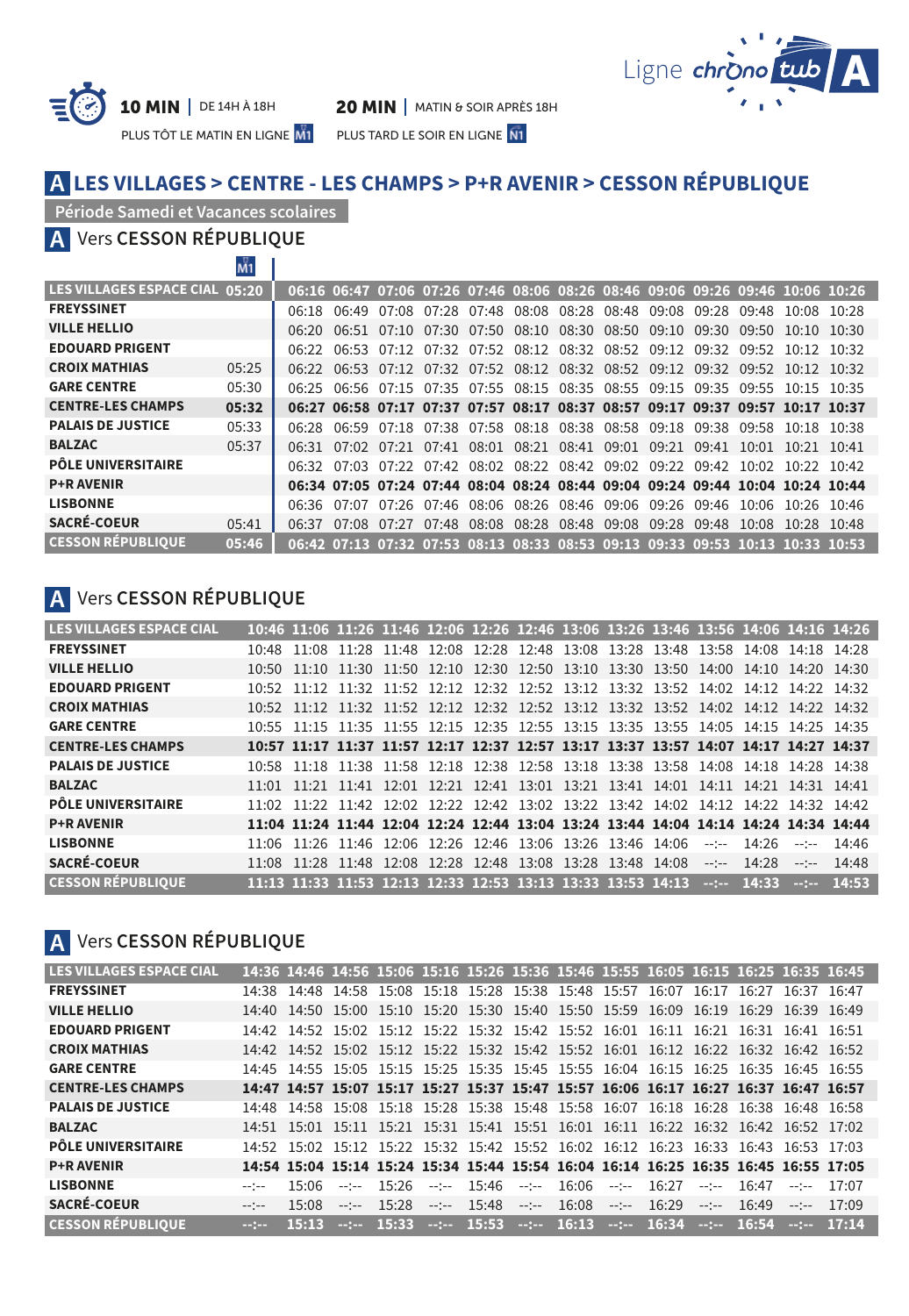



PLUS TÔT LE MATIN EN LIGNE M1 PLUS TARD LE SOIR EN LIGNE N1

## **LES VILLAGES > CENTRE - LES CHAMPS > P+R AVENIR > CESSON RÉPUBLIQUE A**

**Période Samedi et Vacances scolaires**

## Vers **CESSON RÉPUBLIQUE A**

| <b>LES VILLAGES ESPACE CIAL</b> |                |       |             |       |              |       | 16:55 17:05 17:15 17:25 17:35 17:45 17:55 18:05 18:26 18:46 19:06 19:26 19:46 20:15                              |                   |  |                                     |            |                |
|---------------------------------|----------------|-------|-------------|-------|--------------|-------|------------------------------------------------------------------------------------------------------------------|-------------------|--|-------------------------------------|------------|----------------|
| <b>FREYSSINET</b>               |                |       |             |       |              |       | 16:57 17:07 17:17 17:27 17:37 17:47 17:57 18:07 18:28 18:48 19:08 19:28 19:48 20:16                              |                   |  |                                     |            |                |
| <b>VILLE HELLIO</b>             | 16:59          | 17:09 |             |       |              |       | 17:19 17:29 17:39 17:49 17:59 18:09 18:30 18:50 19:10 19:30 19:50 20:18                                          |                   |  |                                     |            |                |
| <b>EDOUARD PRIGENT</b>          | 17:01          | 17:11 |             |       |              |       | 17:21 17:31 17:41 17:51 18:01 18:11 18:32 18:52 19:12 19:32 19:52 20:20                                          |                   |  |                                     |            |                |
| <b>CROIX MATHIAS</b>            |                |       |             |       |              |       | 17:02 17:12 17:22 17:32 17:42 17:52 18:02 18:12 18:32 18:52 19:12 19:32 19:52 20:20                              |                   |  |                                     |            |                |
| <b>GARE CENTRE</b>              |                |       |             |       |              |       | 17:05 17:15 17:25 17:35 17:45 17:55 18:05 18:15 18:35 18:55 19:15 19:35 19:55 20:22                              |                   |  |                                     |            |                |
| <b>CENTRE-LES CHAMPS</b>        |                |       |             |       |              |       | $17:07$ $17:17$ $17:27$ $17:37$ $17:47$ $17:57$ $18:07$ $18:17$ $18:37$ $18:57$ $19:17$ $19:37$ $19:57$ $\cdots$ |                   |  |                                     |            |                |
| <b>PALAIS DE JUSTICE</b>        |                |       |             |       |              |       | 17:08 17:18 17:28 17:38 17:48 17:58 18:08 18:18 18:38 18:58 19:18 19:38 19:58                                    |                   |  |                                     |            | $--- - - -$    |
| <b>BALZAC</b>                   |                |       |             |       |              |       | 17:12 17:22 17:32 17:42 17:52 18:02 18:12 18:22 18:41 19:01 19:21 19:41 20:01                                    |                   |  |                                     |            |                |
| <b>PÔLE UNIVERSITAIRE</b>       |                |       |             |       |              |       | 17:13 17:23 17:33 17:43 17:53 18:03 18:13 18:23 18:42 19:02 19:22 19:42 20:02                                    |                   |  |                                     |            | $--- - - -$    |
| <b>P+R AVENIR</b>               |                |       |             |       |              |       | 17:15 17:25 17:35 17:45 17:55 18:05 18:15 18:25 18:44 19:04 19:24 19:44 20:04                                    |                   |  |                                     |            | $-11$          |
| <b>LISBONNE</b>                 | $-1$ $-$       | 17:27 | $-$ - $-$   | 17.47 | $-2 - 2 - 1$ | 18:07 | $-2 - 2 - 1$                                                                                                     |                   |  | 18:27 18:46 19:06 19:26 19:46 20:06 |            |                |
| <b>SACRÉ-COEUR</b>              | $-$ - $-$      | 17.29 | $--- - - -$ | 17.49 | $-2 - 2 - 1$ | 18:09 | $-2 - 2 - 1$                                                                                                     | 18:29 18:48 19:08 |  | 19:28                               | 19.4820008 | $- - - - -$    |
| <b>CESSON RÉPUBLIOUE</b>        | <b>Section</b> | 17:34 |             |       |              |       | $-:-:- 17:54 -:-:- 18:14 -:-:- 18:34 18:53 19:13 19:33 19:53 20:13$                                              |                   |  |                                     |            | <b>Section</b> |

 $\overline{N1}$ 

# **A** Vers **CESSON RÉPUBLIQUE**

| <b>LES VILLAGES ESPACE CIAL</b> |                            |
|---------------------------------|----------------------------|
| <b>FREYSSINET</b>               |                            |
| <b>VILLE HELLIO</b>             | Après                      |
| <b>EDOUARD PRIGENT</b>          | 20h30,                     |
| <b>CROIX MATHIAS</b>            | service                    |
| <b>GARE CENTRE</b>              | de soirée                  |
| <b>CENTRE-LES CHAMPS</b>        | assuré par                 |
| <b>PALAIS DE JUSTICE</b>        | la ligne N1<br>Itinéraires |
| <b>BALZAC</b>                   | et horaires                |
| <b>PÔLE UNIVERSITAIRE</b>       | disponibles                |
| <b>P+R AVENIR</b>               | p. 113                     |
| <b>LISBONNE</b>                 |                            |
| <b>SACRÉ-COEUR</b>              |                            |
| <b>CESSON RÉPUBLIQUE</b>        |                            |
|                                 |                            |

# **A CESSON RÉPUBLIQUE > P+R AVENIR > CENTRE - LES CHAMPS > LES VILLAGES**

**Période Samedi et Vacances scolaires**

## **A** Vers **LES VILLAGES ESPACE COMMERCIAL**

|                                 | M1.    |       |  |  |                                                             |  |       |       |                                                                               |       |
|---------------------------------|--------|-------|--|--|-------------------------------------------------------------|--|-------|-------|-------------------------------------------------------------------------------|-------|
| <b>CESSON RÉPUBLIOUE</b>        | 05:11  |       |  |  |                                                             |  |       |       | 06:08 06:33 06:52 07:12 07:30 07:50 08:10 08:30 08:50 09:10 09:30 09:50 10:10 |       |
| <b>SACRÉ-COEUR</b>              | 05:16  |       |  |  |                                                             |  |       |       | 06:13 06:38 06:57 07:17 07:35 07:55 08:15 08:35 08:55 09:15 09:35 09:55 10:15 |       |
| <b>LISBONNE</b>                 |        |       |  |  |                                                             |  |       |       | 06:14 06:39 06:58 07:18 07:36 07:56 08:16 08:36 08:56 09:16 09:36 09:56 10:16 |       |
| <b>P+R AVENIR</b>               |        |       |  |  |                                                             |  |       |       | 06:16 06:41 07:00 07:20 07:39 07:59 08:19 08:39 08:59 09:19 09:39 09:59 10:19 |       |
| <b>PÔLE UNIVERSITAIRE</b>       |        |       |  |  | 06:17 06:42 07:02 07:22 07:41 08:01 08:21 08:41 09:01 09:21 |  |       |       | $09.41$ $10.01$ $10.21$                                                       |       |
| <b>BALZAC</b>                   | 05:21  |       |  |  |                                                             |  |       |       | 06:19 06:44 07:04 07:24 07:43 08:03 08:23 08:43 09:03 09:23 09:43 10:03 10:23 |       |
| <b>PALAIS DE JUSTICE</b>        |        |       |  |  |                                                             |  |       |       | 06:21 06:46 07:06 07:26 07:45 08:05 08:25 08:45 09:05 09:25 09:45 10:05 10:25 |       |
| <b>CENTRE-LES CHAMPS</b>        | 05:25  |       |  |  |                                                             |  |       |       | 06:22 06:47 07:07 07:27 07:47 08:07 08:27 08:47 09:07 09:27 09:47 10:07 10:27 |       |
| <b>GARE CENTRE</b>              | 05:30  |       |  |  | 06:25 06:50 07:10 07:30 07:50 08:10 08:30 08:50 09:10       |  | 09:30 | 09:50 | 10:10 10:30                                                                   |       |
| <b>CROIX MATHIAS</b>            | 05:32  |       |  |  | 06:26 06:51 07:11 07:31 07:51 08:11 08:31 08:51 09:11       |  | 09.31 | 09.51 | 10:11                                                                         | 10.31 |
| <b>EDOUARD PRIGENT</b>          | 0.5:33 |       |  |  | 06:27 06:52 07:12 07:32 07:52 08:12 08:32 08:52 09:12 09:32 |  |       | 09:52 | 10:12 10:32                                                                   |       |
| <b>VILLE HELLIO</b>             |        | 06.29 |  |  | 06:54 07:14 07:34 07:54 08:14 08:34 08:54 09:14 09:34 09:54 |  |       |       | $10.14$ $10.34$                                                               |       |
| <b>FREYSSINET</b>               |        |       |  |  |                                                             |  |       |       | 06:31 06:56 07:16 07:36 07:56 08:16 08:36 08:56 09:16 09:36 09:56 10:16 10:36 |       |
| <b>LES VILLAGES ESPACE CIAL</b> | 05:40  |       |  |  |                                                             |  |       |       | 06:34 06:59 07:19 07:39 07:59 08:19 08:39 08:59 09:19 09:39 09:59 10:19 10:39 |       |